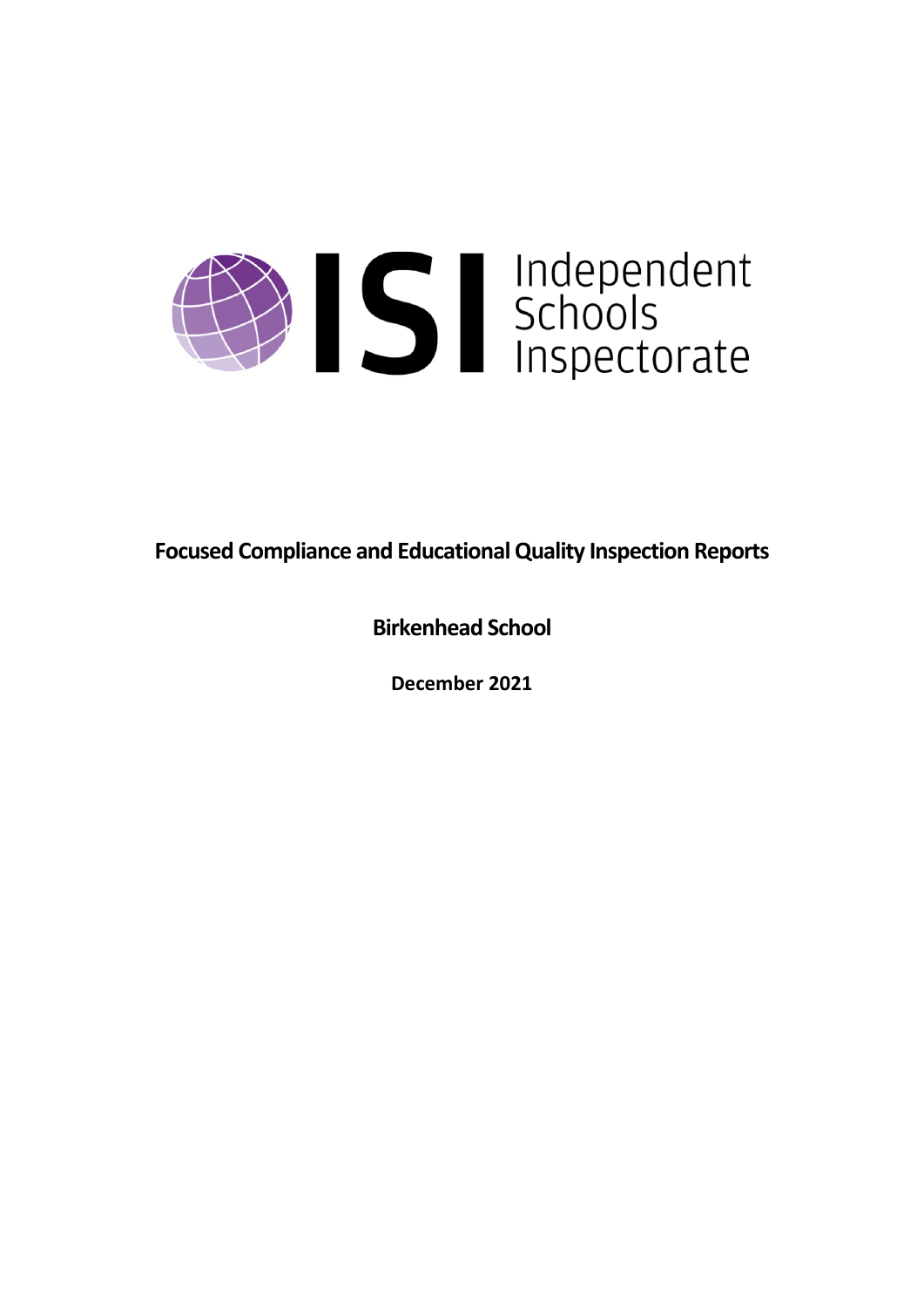## **Contents**

|    | <b>School's Details</b>                                                                                                                                                                                                                                                                                                                    | 3                                       |
|----|--------------------------------------------------------------------------------------------------------------------------------------------------------------------------------------------------------------------------------------------------------------------------------------------------------------------------------------------|-----------------------------------------|
| 1. | <b>Background Information</b>                                                                                                                                                                                                                                                                                                              | 4                                       |
|    | <b>About the school</b>                                                                                                                                                                                                                                                                                                                    | 4                                       |
|    | What the school seeks to do                                                                                                                                                                                                                                                                                                                | 4                                       |
|    | About the pupils                                                                                                                                                                                                                                                                                                                           | 4                                       |
| 2. | <b>Regulatory Compliance Inspection</b>                                                                                                                                                                                                                                                                                                    | 5                                       |
|    | <b>Preface</b>                                                                                                                                                                                                                                                                                                                             | 5                                       |
|    | <b>Key findings</b>                                                                                                                                                                                                                                                                                                                        | 6                                       |
|    | PART 1 - Quality of education provided                                                                                                                                                                                                                                                                                                     | 6                                       |
|    | PART 2 - Spiritual, moral, social and cultural development of pupils                                                                                                                                                                                                                                                                       | 6                                       |
|    | PART 3 - Welfare, health and safety of pupils                                                                                                                                                                                                                                                                                              | 6                                       |
|    | PART 4 - Suitability of staff, supply staff, and proprietors                                                                                                                                                                                                                                                                               | 6                                       |
|    | PART 5 - Premises of and accommodation at schools                                                                                                                                                                                                                                                                                          | 7                                       |
|    | <b>PART 6 - Provision of information</b>                                                                                                                                                                                                                                                                                                   | 7                                       |
|    | PART 7 - Manner in which complaints are handled                                                                                                                                                                                                                                                                                            | 7                                       |
|    | PART 8 - Quality of leadership in and management of schools                                                                                                                                                                                                                                                                                | 7                                       |
|    | The quality and standards of the Early Years Foundation Stage<br>Overall effectiveness: the quality and standards of the early years provision<br>Quality of education<br>Behaviour and attitudes<br>Personal development<br>Leadership and management<br>Compliance with statutory requirements<br>Recommendation for further improvement | 8<br>8<br>8<br>8<br>9<br>10<br>10<br>10 |
| з. | <b>Educational Quality Inspection</b>                                                                                                                                                                                                                                                                                                      | 11                                      |
|    | <b>Preface</b>                                                                                                                                                                                                                                                                                                                             | 11                                      |
|    | <b>Key findings</b>                                                                                                                                                                                                                                                                                                                        | 11                                      |
|    | Recommendation                                                                                                                                                                                                                                                                                                                             | 11                                      |
|    | The quality of the pupils' academic and other achievements                                                                                                                                                                                                                                                                                 | 11                                      |
|    | The quality of the pupils' personal development                                                                                                                                                                                                                                                                                            | 14                                      |
| 4. | <b>Inspection Evidence</b>                                                                                                                                                                                                                                                                                                                 | 16                                      |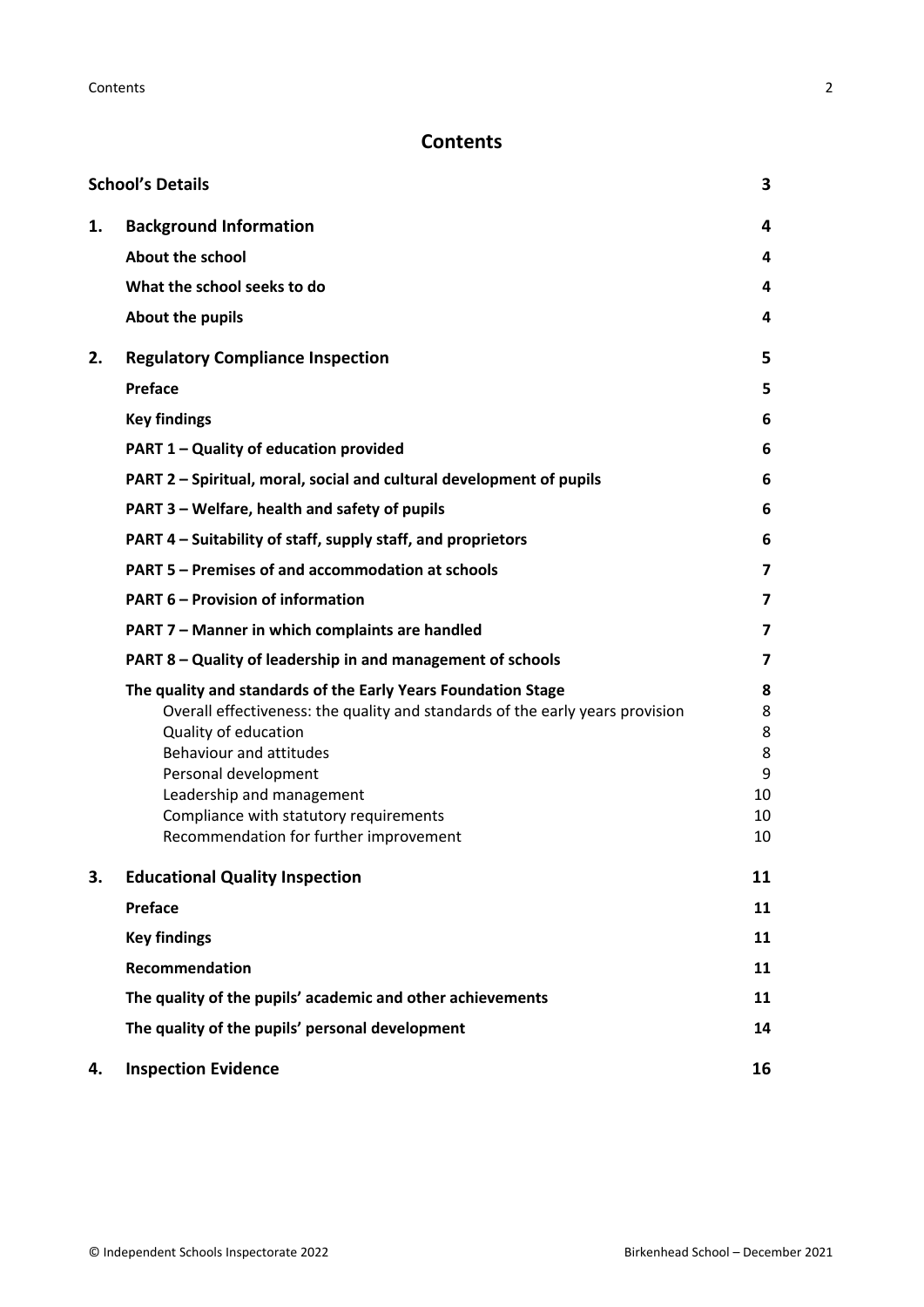| <b>School</b>                          | <b>Birkenhead School</b>                                                                       |     |                   |     |
|----------------------------------------|------------------------------------------------------------------------------------------------|-----|-------------------|-----|
| <b>DfE</b> number                      | 344/6023                                                                                       |     |                   |     |
| <b>Early Years registration number</b> | EY320318                                                                                       |     |                   |     |
| <b>Registered charity number</b>       | 1093419                                                                                        |     |                   |     |
| <b>Address</b>                         | <b>Birkenhead School</b><br>The Lodge<br>58 Beresford Road<br>Oxton, Wirral<br><b>CH43 2JD</b> |     |                   |     |
| <b>Telephone number</b>                | 0151 6524014                                                                                   |     |                   |     |
| <b>Email address</b>                   | enquire@birkenheadschool.co.uk                                                                 |     |                   |     |
| <b>Headmaster</b>                      | Mr Paul Vicars                                                                                 |     |                   |     |
| <b>Chair of governors</b>              | Mr Andrew Cross                                                                                |     |                   |     |
| Age range                              | 3 months to 18 years                                                                           |     |                   |     |
| Number of pupils on roll               | 944                                                                                            |     |                   |     |
|                                        | <b>EYFS</b>                                                                                    | 111 | Prep              | 328 |
|                                        | <b>Seniors</b>                                                                                 | 394 | <b>Sixth Form</b> | 111 |
| <b>Inspection dates</b>                | 30 November to 3 December 2021                                                                 |     |                   |     |

# <span id="page-2-0"></span>**School's Details**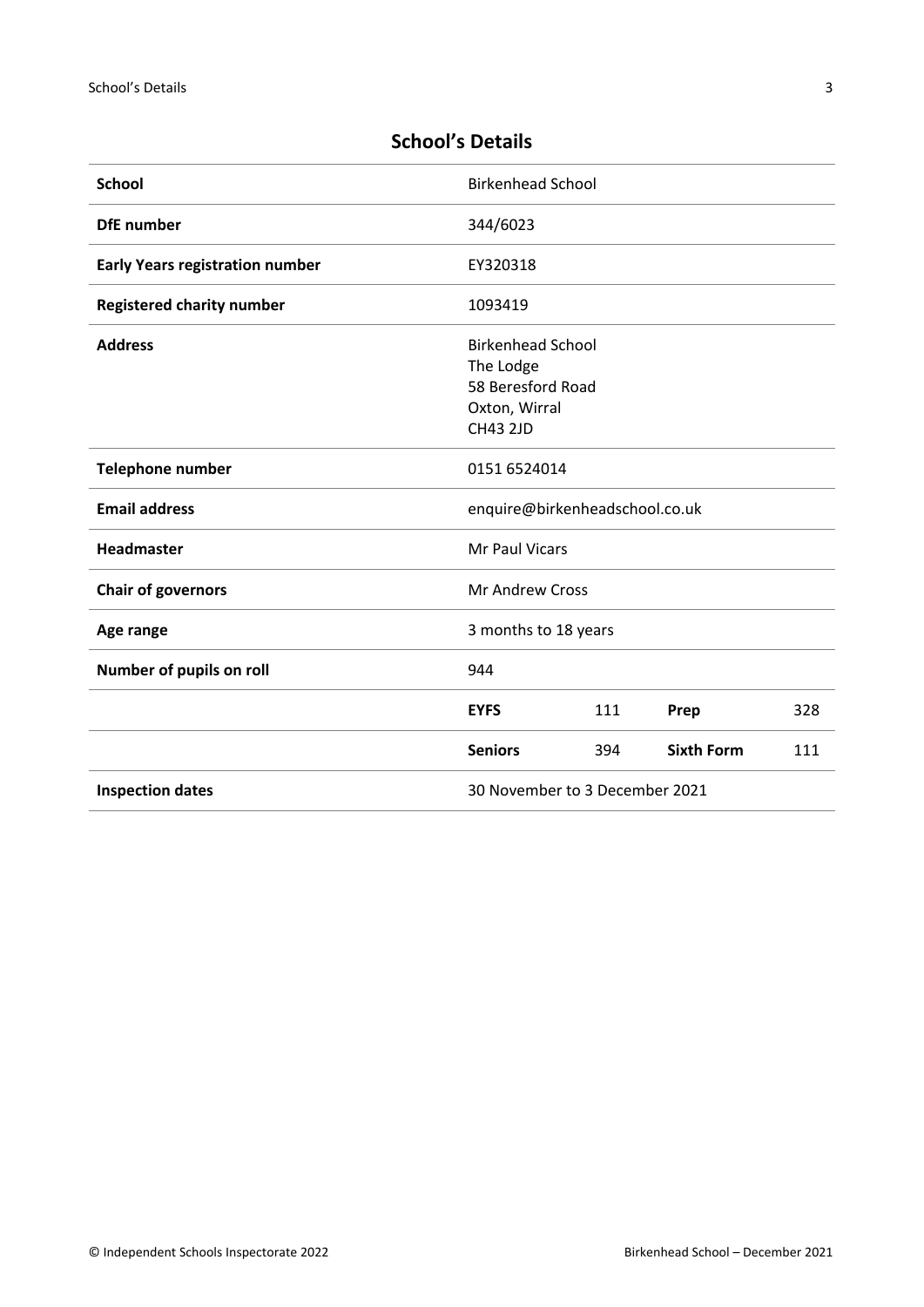## <span id="page-3-0"></span>**1. Background Information**

### <span id="page-3-1"></span>**About the school**

- 1.1 Birkenhead School is an independent co-educational day school which was established in 1860 as a school for male pupils and became fully co-educational in 2008. The school has strong links to the Church of England although there is a wide range of faiths and nationalities within the community. The school has three sections: the Nursery and Pre-prep, which takes children from three months to three years; the Prep which includes the Reception class and Years 1 to 6; and Seniors for Years 7 to 13.
- 1.2 The school is a charitable company limited by guarantee and overseen by a board of governors who are also trustees.
- 1.3 During the period March to August 2020, the Nursery and Pre-prep remained open. The rest of the school remained open only for vulnerable children and the children of key workers.
- 1.4 During this period of partial closure the school provided remote learning materials for all pupils.
- 1.5 In the interests of infection control during the COVID-19 (coronavirus) pandemic, inspection evidence was gathered partly remotely and partly on site to reduce contact within the school setting.
- 1.6 In line with the direction given by the Department for Education (DfE) at the time, no evaluation has been made of the nature or effectiveness of any provision made during the period March to August 2020, including its impact on pupils' learning, achievement or personal development. Any concerns relating to pupils' welfare during this period which directly relate to measures implemented by the school have been considered.
- 1.7 During the lockdown period of January to March 2021, the Nursery and Pre-prep remained open. The rest of the school remained open to vulnerable children and the children of key workers.
- 1.8 In 2020 and 2021 public examinations were not held. For pupils who would have been expected to take these examinations, centre-assessed grades and teacher-assessed grades were awarded.
- 1.9 Since 2020, EYFS profiles have not been externally moderated.

### <span id="page-3-2"></span>**What the school seeks to do**

1.10 Birkenhead School seeks to provide an open and happy community in which endeavour and achievement flourish. It aims to enable pupils to realise their potential and develop a love of learning. It strives to prepare them for later life within a caring and structured environment in which pupils grow in self-confidence, enjoying a wealth of opportunities for teamwork and personal development both inside and outside of the classroom.

### <span id="page-3-3"></span>**About the pupils**

1.11 Pupils come from a range of backgrounds and ethnicities, across the whole of Wirral, Cheshire, the wider Merseyside area and North Wales. Nationally standardised test data provided by the school indicates that the ability of the pupils in the prep is above average, and broadly average in the Seniors, but with some above and some below. The school's assessment identifies 107 pupils as having special educational needs or disabilities (SEND), including dyslexia, dyscalculia, dyspraxia, Irlen's syndrome and a range of other needs, and of these 59 receive additional support for their needs. There are 11 pupils with an education, health and care plan. There are 12 pupils with English as an additional language (EAL) of whom 4 receive additional support. The school does not identify pupils who are more able but offers opportunities to stretch and challenge those who have particular talents.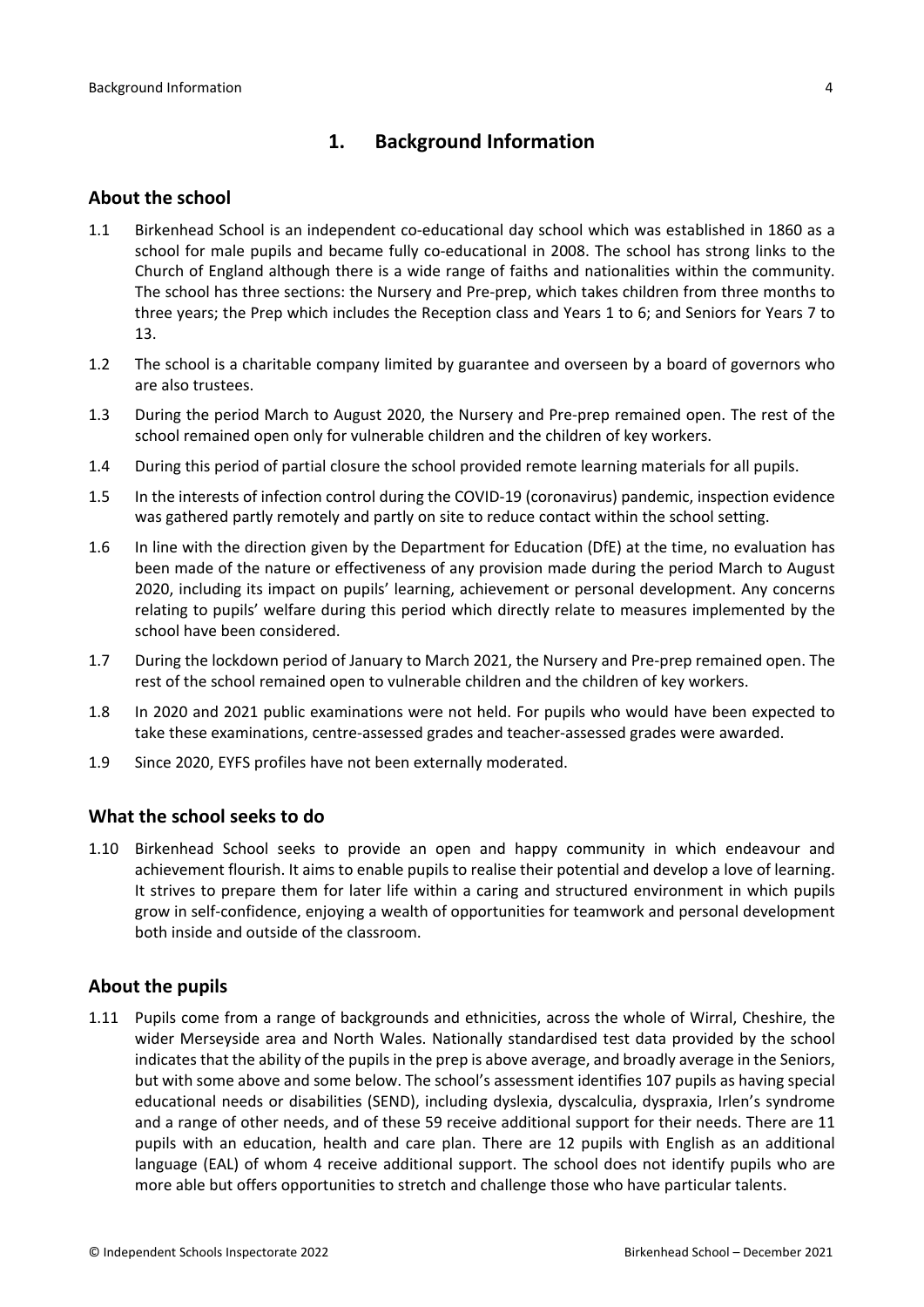## <span id="page-4-0"></span>**2. Regulatory Compliance Inspection**

### <span id="page-4-1"></span>**Preface**

The Independent Schools Inspectorate (ISI) is approved by the Secretary of State to inspect schools which are, or whose heads are, in membership of the associations which form the Independent Schools Council (ISC) and report on the extent to which they meet the Independent School Standards ('the standards') in the Schedule to the Education (Independent School Standards) Regulations 2014. Inspections of schools with early years settings not requiring registration also report whether the school complies with key provisions of the Early Years Foundation Stage statutory framework, and for registered settings the full range of the Early Years Foundation Stage provisions is considered. Additionally, inspections report on the school's accessibility plan under Schedule 10 of the Equality Act 2010 and the ban on corporal punishment under section 548 of the Education Act 1996. Inspections also comment on the progress made to meet any compliance action points set out in the school's most recent statutory inspection.

ISI inspections are also carried out under the arrangements of the ISC Associations for the maintenance and improvement of the quality of their membership.

**This is a FOCUSED COMPLIANCE INSPECTION which was combined with an inspection of EDUCATIONAL QUALITY. The FOCUSED COMPLIANCE inspection reports only on the school's compliance with the standards.** The standards represent minimum requirements and judgements are given either as **met** or as **not met**. All schools are required to meet all the standards applicable to them. Where the minimum requirements are not met, this is clearly indicated in the relevant section of the report and the school is required to take the actions specified. In this focused compliance inspection, key standards have been inspected in detail. These are the standards on safeguarding; measures to guard against bullying; arrangements for pupils' health and safety; arrangements to check the suitability of staff; the provision of information; the handling of parents' complaints; and other related aspects of leadership and management. The remaining standards and requirements are deemed to continue to be met unless evidence to the contrary has been found.

Inspections do not include matters that are outside of the regulatory framework described above, such as: an exhaustive health and safety audit; compliance with data protection requirements; an in-depth examination of the structural condition of the school, its services or other physical features; contractual arrangements with parents; an investigation of the financial viability of the school or its accounting procedures.

Inspectors may be aware of individual safeguarding concerns, allegations and complaints as part of the inspection process. Such matters will not usually be referred to specifically in published reports in this document but will have been considered by the team in reaching its judgements.

Links to the standards and requirements can be found here: The Education [\(Independent](http://www.legislation.gov.uk/uksi/2014/3283/contents/made) School Standards) [Regulations](http://www.legislation.gov.uk/uksi/2014/3283/contents/made) 2014, Early Years Foundation Stage Statutory [Framework.](https://www.gov.uk/government/publications/early-years-foundation-stage-framework--2)

**COVID-19: Inspection judgements do not cover the period March to August 2020 inclusive.**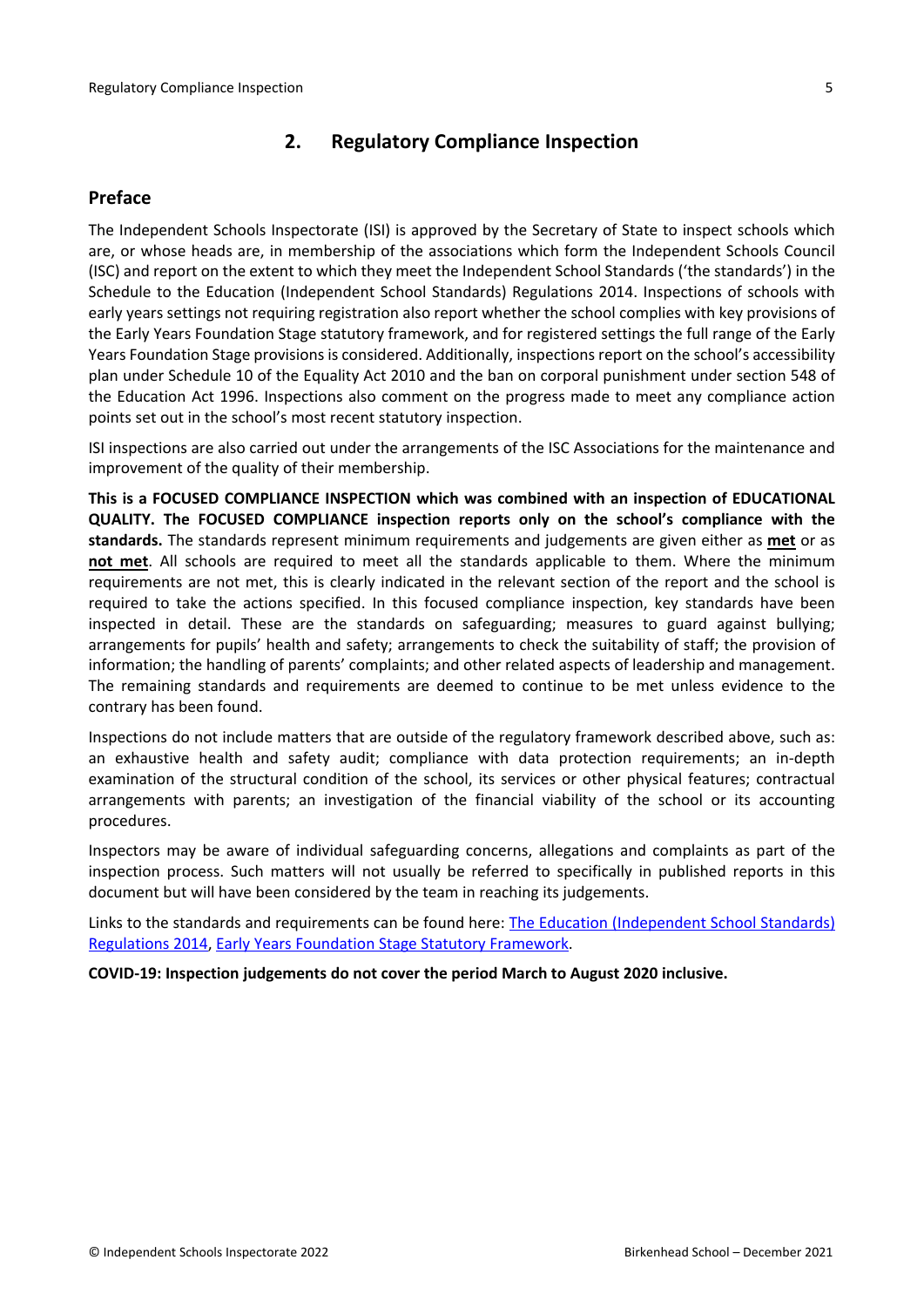### <span id="page-5-0"></span>**Key findings**

**2.1 The school meets the standards in the schedule to the Education (Independent School Standards) Regulations 2014, the requirements of the statutory framework for the Early Years Foundation Stage, and associated requirements and no further action is required as a result of this inspection.**

### <span id="page-5-1"></span>**PART 1 – Quality of education provided**

- 2.2 In the prep school, the school's own framework for assessment confirms that teaching enables pupils to make good progress in the context of Part 1 paragraph 3(a).
- 2.3 At GCSE in the years 2018 to 2021, performance has confirmed that teaching enables pupils to make good progress in the context of Part 1 paragraph 3(a).
- 2.4 In the sixth form, A-level resultsin the years 2018 to 2021 have confirmed that teaching enables pupils to make good progress in the context of Part 1 paragraph 3(a).
- 2.5 The curriculum is documented, supported by appropriate plans and schemes of work for the pupils and covers the required breadth of material. The teaching enables pupils to make good progress, encompasses effective behaviour management and is supported by suitable resources. A suitable framework for the assessment of pupils' performance is in place.
- 2.6 Pupils receive relationships education in the prep school and relationships and sex education in the senior school, except in so far as they are lawfully excused. The school has consulted parents and published a written statement of its policy which has regard to the relevant statutory guidance.
- **2.7 The standards relating to the quality of education [paragraphs 1–4] are met.**

## <span id="page-5-2"></span>**PART 2 – Spiritual, moral, social and cultural development of pupils**

- 2.8 Principles and values are actively promoted which facilitate the personal development of pupils as responsible, tolerant, law-abiding citizens.
- **2.9 The standard relating to spiritual, moral, social and cultural development [paragraph 5] is met.**

## <span id="page-5-3"></span>**PART 3 – Welfare, health and safety of pupils**

- 2.10 Arrangements are made to safeguard and promote the welfare of pupils by means that pay due regard to current statutory guidance; good behaviour is promoted; bullying is prevented so far as reasonably practicable; health and safety requirements are met, including those relating to fire safety; provision is made for first aid. Pupils are properly supervised; admission and attendance registers are maintained, as required, and there is a strategic approach to risk assessment. A disability access plan is in place.
- **2.11 The standardsrelating to welfare, health and safety [paragraphs 6–16], the requirement of Schedule 10 of the Equality Act 2010, and the ban on corporal punishment undersection 548 of the Education Act 1996 are met.**

### <span id="page-5-4"></span>**PART 4 – Suitability of staff, supply staff, and proprietors**

- 2.12 The school makes appropriate checks to ensure the suitability of staff, supply staff and proprietors, and a register is kept as required.
- **2.13 The standards relating to the suitability of those in contact with pupils at the school [paragraphs 17–21] are met.**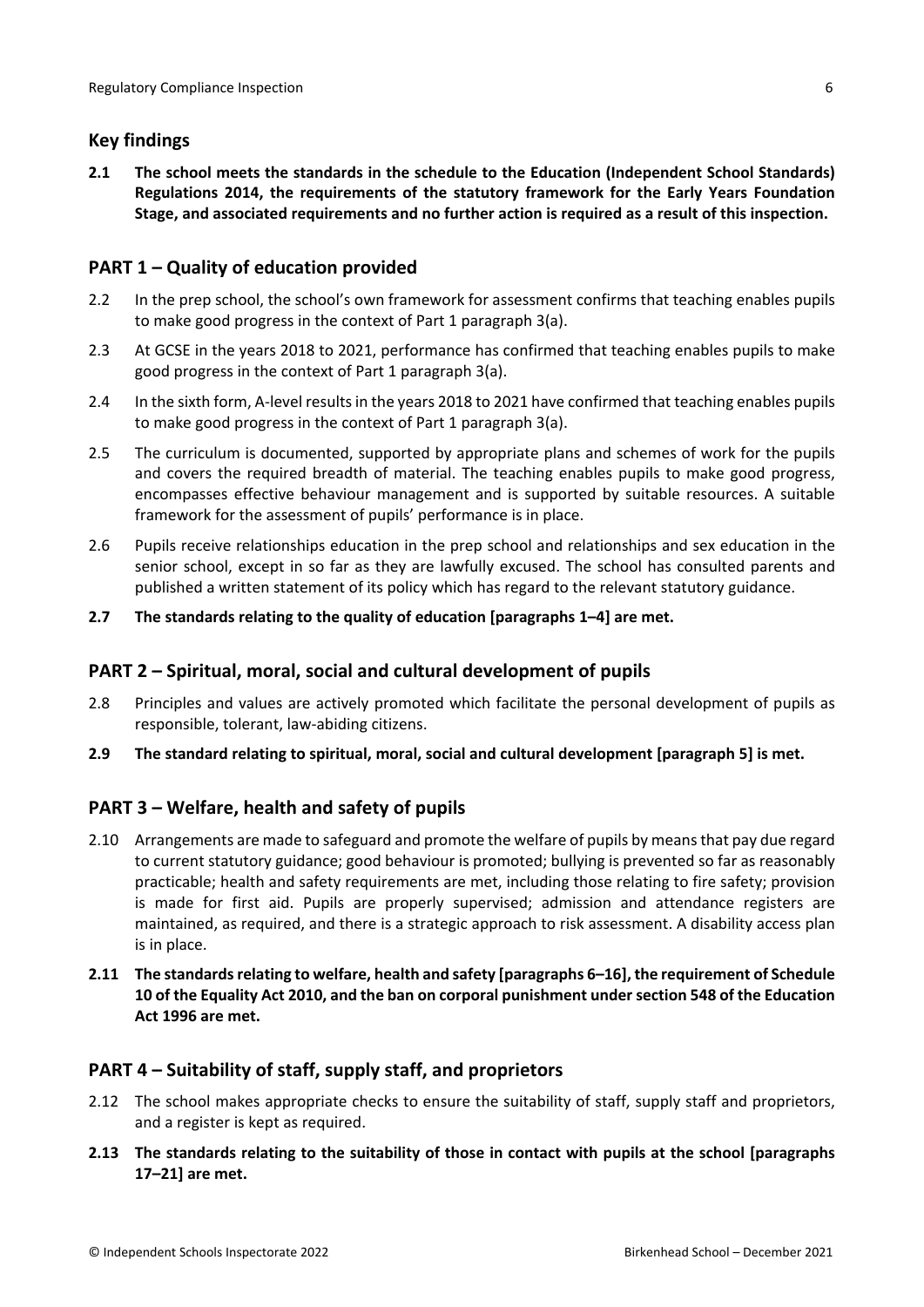### <span id="page-6-0"></span>**PART 5 – Premises of and accommodation at schools**

2.14 Suitable toilet and changing facilities, and showering facilities where required by the standard, and appropriate accommodation for pupils' medical and therapy needs are provided. The premises are maintained to a standard commensurate with health and safety; acoustics and lighting are appropriate; water provision is adequate. Suitable outdoor space is provided for physical education and outdoor play.

### **2.15 The standards relating to the premises and accommodation [paragraphs 22–31] are met.**

### <span id="page-6-1"></span>**PART 6 – Provision of information**

- 2.16 A range of information is published, provided or made available to parents, inspectors and the Department for Education. This includes details about the proprietor, the ethos of the school and the curriculum, and of the school's arrangementsfor admission, behaviour and exclusions, bullying, health and safety, first aid, details of the complaints procedure, and the number of complaints registered under the formal procedure during the preceding school year, and the provision for any with education, health and care plans or English as an additional language. It also includes particulars of the school's academic performance during the preceding school year, inspection reports and (for parents only) a report at least annually of their own child's progress. The safeguarding policy is posted on the school's website
- **2.17 The standard relating to the provision of information [paragraph 32] is met.**

### <span id="page-6-2"></span>**PART 7 – Manner in which complaints are handled**

- 2.18 Parental complaints, if any, are handled effectively through a three-stage process, (informal, formal and a hearing before a panel of three, one of whom is independent of the school). Each stage has clear time scales, and at the third stage the panel can make findings and recommendations which are communicated to the complainant. Records are kept appropriately, including of any action taken, whether or not a complaint is successful.
- **2.19 The standard relating to the handling of complaints [paragraph 33] is met.**

### <span id="page-6-3"></span>**PART 8 – Quality of leadership in and management of schools**

- 2.20 The proprietor ensures that the leadership and management demonstrate good skills and knowledge, and fulfil their responsibilities effectively, so that the other standards are consistently met, and they actively promote the well-being of the pupils.
- **2.21 The standard relating to leadership and management of the school [paragraph 34] is met.**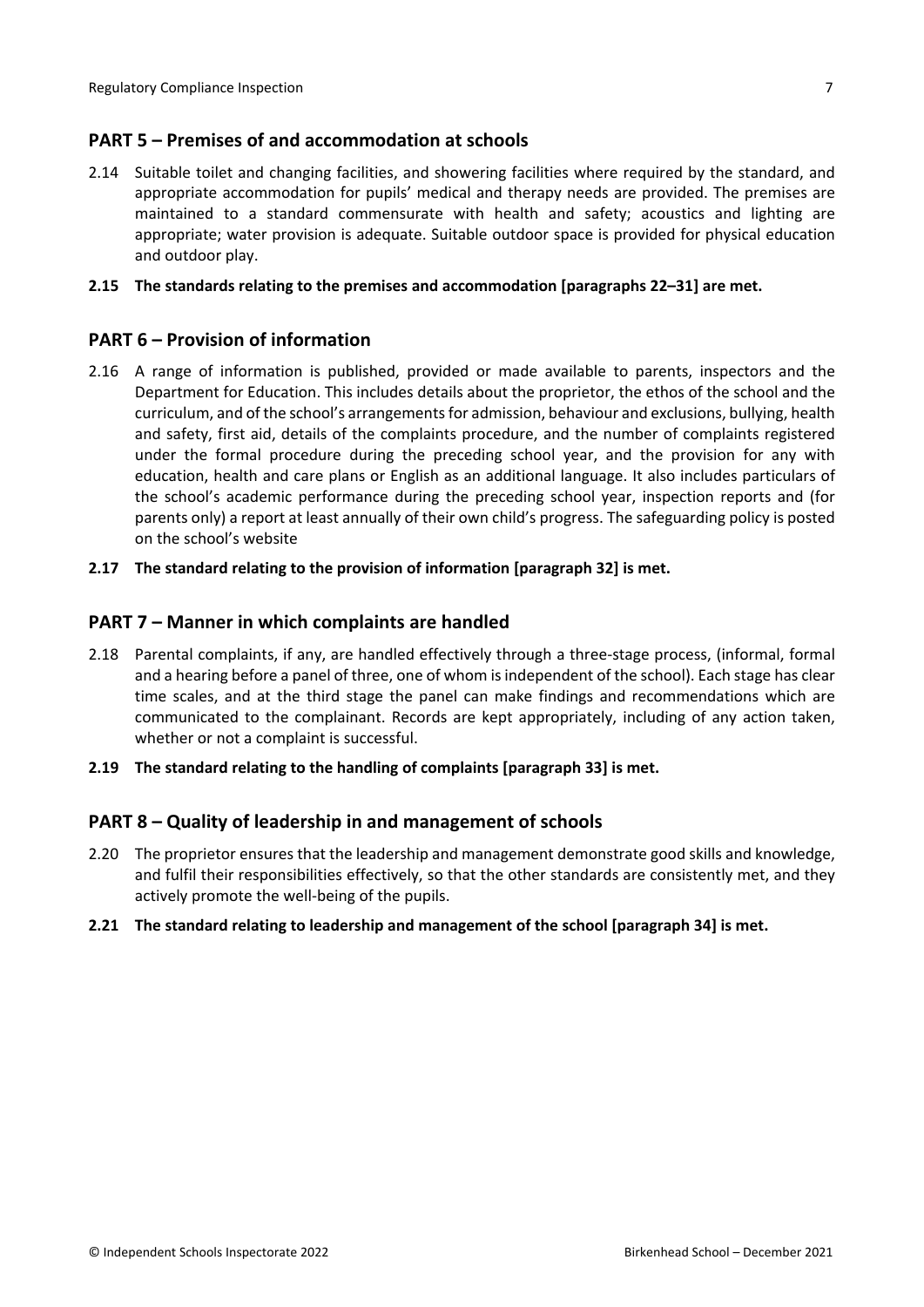### <span id="page-7-0"></span>**The quality and standards of the Early Years Foundation Stage**

#### <span id="page-7-1"></span>**Overall effectiveness: the quality and standards of the early years provision**

- 2.22 The overall effectiveness of the early years provision is outstanding.
- 2.23 The setting meets the needs of all the children including those with SEND extremely well. Children are very happy and thrive in the caring and supportive setting. Staff give quality time to each child to ensure they feel secure so that they benefit from all the activities on offer.
- 2.24 The indoor environment for children is clean, well-organised and stimulating. Children are given the time they need to develop and to explore the space. Staff arrange activities to encourage the physical development of babies and toddlers, making excellent use of the outside areas to promote this.
- 2.25 There is a shared understanding of the responsibility for safeguarding to ensure that every child is safe in the setting. All requirements for safeguarding and welfare of the setting are being met.
- 2.26 The highly supportive leadership team works closely with staff to ensure that evaluative practice and a commitment to continual improvement has a positive impact on the quality of the children's learning and development.

#### <span id="page-7-2"></span>**Quality of education**

- 2.27 The quality of education is outstanding.
- 2.28 The educational programme provides excellent opportunities for children to increase their communication and language skills, as well as their physical development, through well-planned activities. Their personal, social and emotional development is also very well supported by the effective care practices. Staff have very regular opportunities to share information about each child's progress, particular interests and challenges. Staff use this information to plan bespoke activities to support children's progress.
- 2.29 Staff show that they have a very good understanding of how children learn at this age and know what each child might achieve in relation to their age and stage of development. Well-planned activities enable all children to explore and become inquisitive and imaginative learners. Children are given many opportunities to play with different toys and equipment promoting independence, creativity and an ability to focus their attention on activities.
- 2.30 Staff readily engage with children during routine activities and take every opportunity to develop language and social skills, asking questions about the stories they are reading and encouraging them to join in with actions and sounds.
- 2.31 Regular assessments contribute to the staff's knowledge about what each child can do, which helps identify the next steps in their learning. These assessments are shared with parents. Children's achievements at home are celebrated and feed into reviews of children's progress so that nothing is missed. Staff identify children who may be falling behind so that activities can be tailored to support them appropriately. The wide-ranging experiences that children receive prepare them well for the next stage of their education.

#### <span id="page-7-3"></span>**Behaviour and attitudes**

- 2.32 Behaviour and attitudes are outstanding.
- 2.33 The setting is calm and orderly. Staff speak quietly with children, which encourages them to be calm in turn. Children are very keen and enthusiastic learners, who are eager to explore their surroundings and use their imaginations. They are able to maintain their focus on activities for appropriate periods of time. A toddler was very engaged in an activity to post shapes into a box and enjoyed being given a greater assortment of shapes to explore. Children are willing to try new things and to persevere. For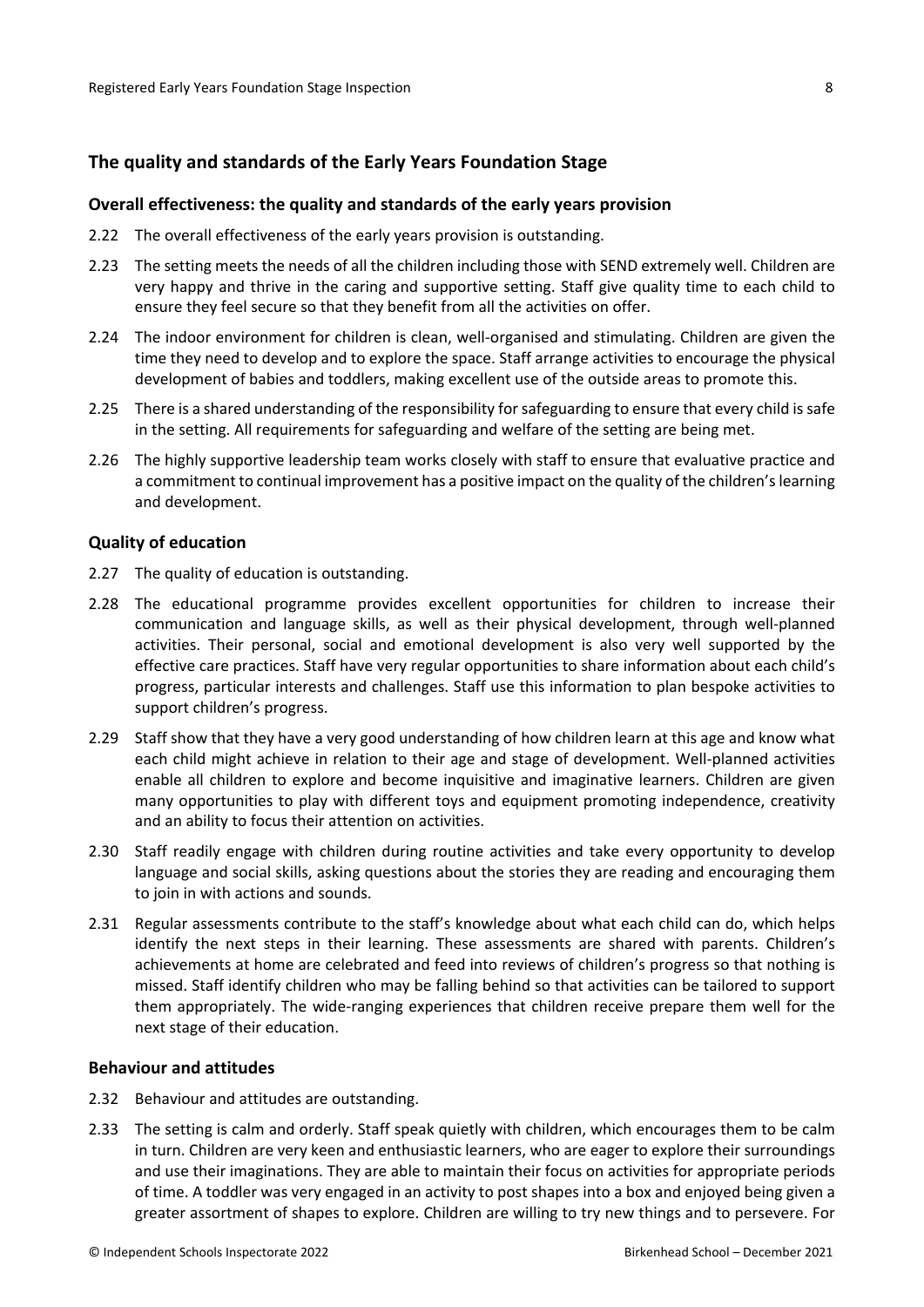example, a toddler was observed trying to learn to ride a trike, falling off several times before eventually managing to stay on and move around. Children can use spoons to feed themselves and some are able to find their own cups, showing that they are developing independence.

- 2.34 Staff give appropriate praise to children for their achievements. This encourages children to repeat their activities, to embed learning and to try new things. Staff introduce new ideas and equipment when appropriate to extend opportunities for children, such as adding farm vehicles to an activity so that children can develop and expand their vocabulary.
- 2.35 Children demonstrate excellent behaviour and show great respect for one another, often helping each other to fetch things or joining in applause to celebrate each other's successes. This is very well supported by the modelling of kind and supportive behaviour by staff. Staff gently remind children about how to share things as they begin to learn how to play together.
- 2.36 Attendance is monitored well. Children are happy to be greeted by their key person each morning. Procedures are in place to investigate unexpected absences.

### <span id="page-8-0"></span>**Personal development**

- 2.37 The personal development of children is outstanding.
- 2.38 Highly effective care practices promote and support the children's emotional security and development of their character so that children feel happy and safe in the setting and can therefore take advantage of everything that is on offer. Committed staff reassure and respond very effectively to each child's needs in a sensitive and caring way. For example, a baby who was upset on arrival at the setting was comforted and reassured by staff until he felt sufficiently secure to join in with the activities. Parents typically commented to inspectors that they are very impressed with the standard of emotional support given to their child and that they are confident that the setting will look after their child in the very best way.
- 2.39 Staff have an excellent understanding of how to support children's confidence and independence. Time is given for children to explore and persevere with their interests. For example, children were observed playing in the sandpit with staff describing to them what they were doing, in order that children would hear language that was specific to the task that they were undertaking. All children, except the very youngest, feed themselves and they are able to locate their sleeping mats. They know this daily routine well, which demonstrates a growing sense of independence.
- 2.40 Staff encourage children to take risks and challenge themselves both inside and outdoors, such as when using wheeled toys or climbing to the top of the slide. These activities are carefully supervised so that children are not put in danger or set a task that is so challenging that they lose confidence.
- 2.41 Staff know each child very well, particularly through the highly supportive key person system. This helps children feel confident with the adults in the setting, which helps children to feel safe, happy, and secure. This helps to foster their well-being and independence very effectively. Children know that they can seek assurance form their key worker at any time.
- 2.42 The setting makes excellent provision to encourage children to lead a healthy lifestyle. Children have regular access to the outdoor learning areas and to the wider school grounds for exercise, allowing them to be physically active and to develop their gross motor skills. They are provided with nutritionally balanced snacks and lunches and have access to water whenever it is wanted.
- 2.43 The children's access to the internet is very limited in order to minimise screen time. However, when used, it is always supervised by staff to ensure children are kept safe. Staff encourage and support children to be aware of wider risks, such as ascending the steps of the climbing frame.
- 2.44 Thorough hygiene practices, which are carefully followed by everyone, ensure that the personal needs of each child are appropriately met. Staff remind children to wash their hands before eating and support those who are unable to do so independently.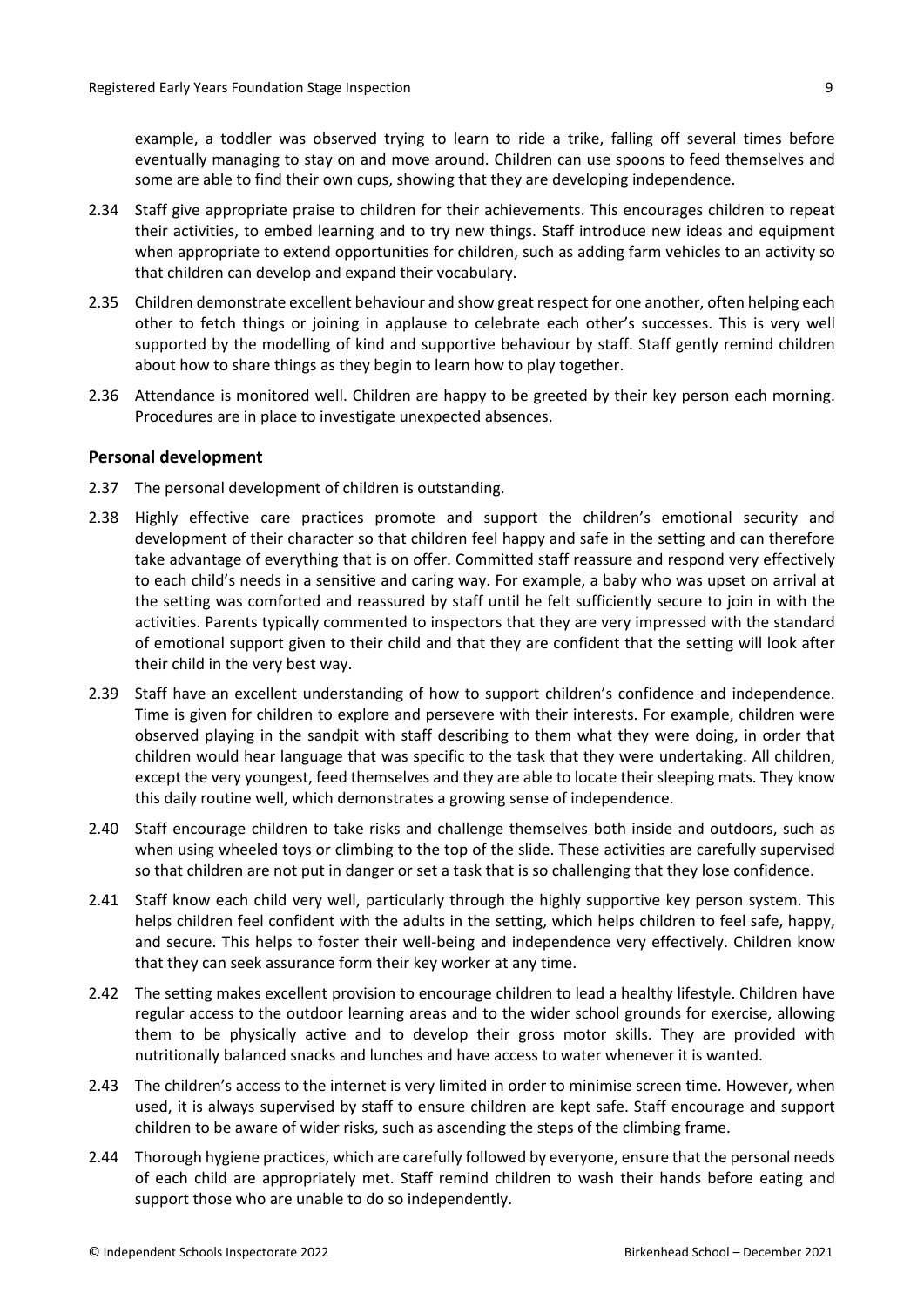- 2.45 All staff are aware of their responsibilities for the consistent implementation of policies and procedures towards safeguarding, welfare, learning and development. All statutory requirements are fully met and adhered to in a consistent manner.
- 2.46 The setting prepares the children for life in modern Britain. Good manners are encouraged, and the children are often reminded of the motto 'kind hands, kind hearts and kind words', in order that they can begin to think of others. Children take part in charity days and celebrate cultural events. However, children are not always provided with opportunities to develop their understanding of diversity through their play or in discussions, as appropriate resources are not always readily available to them.

### <span id="page-9-0"></span>**Leadership and management**

- 2.47 Leadership and management are outstanding.
- 2.48 Leaders are continually looking for ways to improve the provision to ensure each child is given the best start to their education. Leaders have identified areas for future development such as further harnessing the use of outside areas for learning. Leaders monitor standards of personal care and the delivery of the curriculum in a consistent manner to ensure high quality outcomes. Leaders have acted on the recommendation from the previous inspection report and have introduced a new tracking system so that age-related expectations are now more consistently used in observations and assessments. Leaders show that they have a very clear understanding about how to support children under two years of age so that they achieve the best outcomes.
- 2.49 Leaders pay particular attention to the professional development of the staff. Effective systems are in place for both supervisions and appraisals which enable staff to discuss issues and identify training which benefits both the individual and the setting. Staff appreciate that they can seek support from the leadership team at any time. Leaders are mindful of the workload of staff. Staff are encouraged to discuss their personal career development and to identify training opportunities.
- 2.50 Relationships between leaders and children, parents and the wider community are very productive. Parents spoke of the friendly and approachable staff who know their children very well and of the consistently high standards of care provided. Parents particularly value the conversations they have with staff at the end of the day, when they are informed about what their child has done during the session. The setting has very good links with outside agencies through the Local Authority's Early Years Intervention Team and can access specialist help such as physiotherapy, if required.
- 2.51 The governing body are fully aware of the requirements of the EYFS and oversee and support the leaders very well. Leaders fulfil their statutory duties with regard to equality, safeguarding and safer recruitment.

#### <span id="page-9-1"></span>**Compliance with statutory requirements**

**2.52 The school's registered provision for childcare meets the requirements of the Childcare Act 2006 and no action is required.**

### <span id="page-9-2"></span>**Recommendation for further improvement**

The school is advised to make the following improvement to its provision for children in the early years.

Increase the opportunities to promote diversity in children's play and discussion.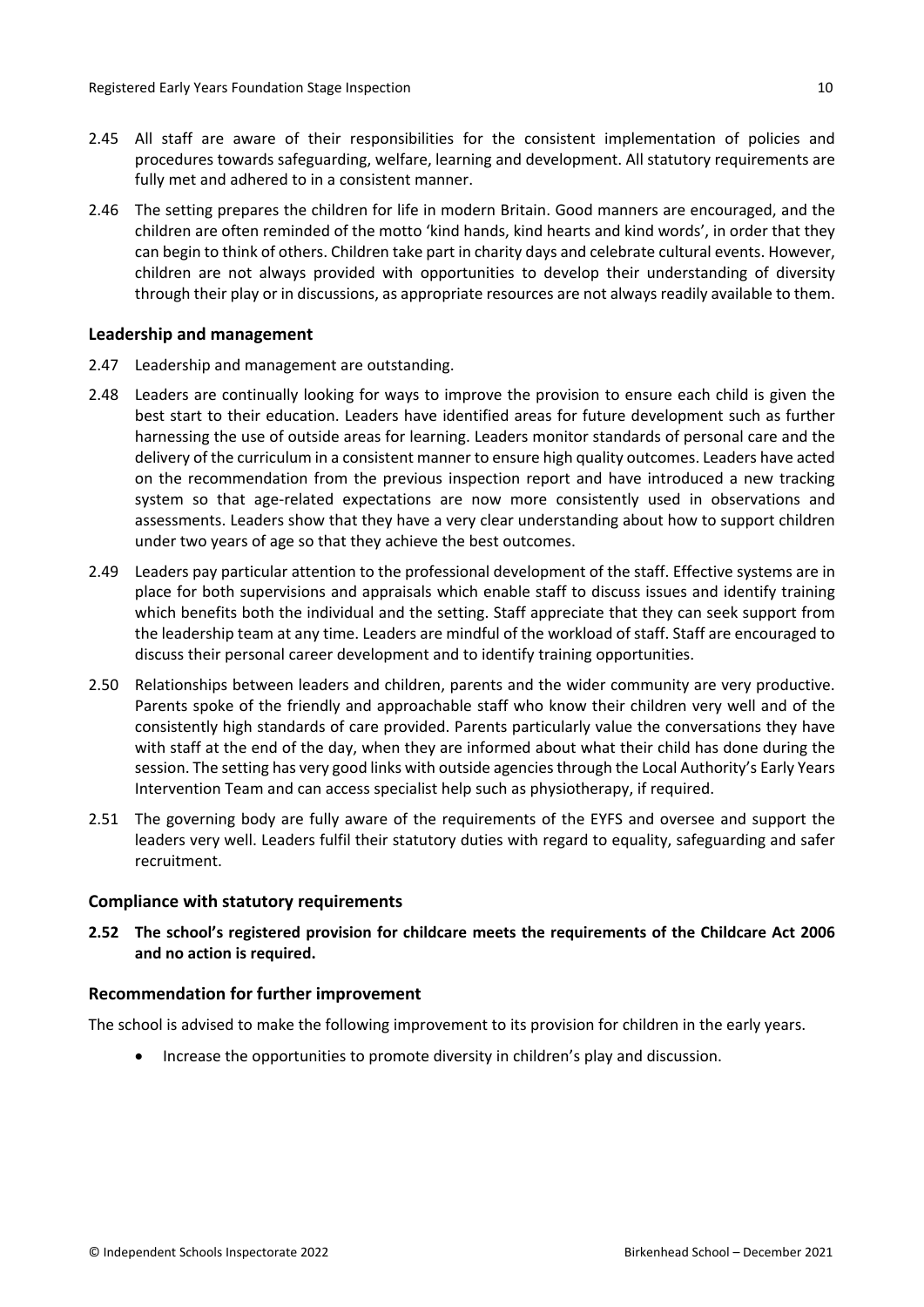# <span id="page-10-0"></span>**3. Educational Quality Inspection**

### <span id="page-10-1"></span>**Preface**

**The EDUCATIONAL QUALITY inspection reports on the quality of the school's work**. It focuses on the two key outcomes:

- The achievement of the pupils, including their academic development, and
- The personal development of the pupils.

### **The headline judgements apply one of the ISI descriptors 'excellent', 'good', 'sound' or 'unsatisfactory'.**

Where necessary, National Curriculum nomenclature is used to refer to year groups in the school.

## <span id="page-10-2"></span>**Key findings**

3.1 The quality of the pupils' academic and other achievements is excellent.

- Throughout the school pupils achieve highly in both academic and other areas.
- Pupils are hardworking and resilient; they have extremely positive attitudes to learning and are able to work both collaboratively and independently.
- Pupils have excellent communication skills; they are highly articulate and confident speakers and listen and respond maturely.
- Pupils develop excellent knowledge, skills and understanding across the curriculum, but they are not routinely given opportunities to take leadership of their learning.
- 3.2 The quality of the pupils' personal development is excellent.
	- Pupils make an excellent contribution to the school community, by fulfilling roles of responsibility, and to the wider community through charitable volunteering and involvement.
	- Pupils' social development is excellent and relationships between pupils are warm and positive.
	- Pupils' moral understanding is highly developed, and they show an empathetic understanding of and respect for other cultures
	- Throughout the school, pupils demonstrate a high level of self-understanding, self-confidence, self- discipline and resilience.
	- Pupils know how to stay safe and healthy, both physically and mentally, and are supported in this by the excellent pastoral system.

## <span id="page-10-3"></span>**Recommendation**

- 3.3 In the context of the excellent outcomes, the school may wish to consider making the following improvement:
	- Ensure that pupils of all ages and abilities achieve high levels of independence in their learning through the provision of greater opportunities to develop their higher order thinking skills.

## <span id="page-10-4"></span>**The quality of the pupils' academic and other achievements**

- 3.4 The quality of the pupils' academic and other achievements is excellent.
- 3.5 Pupils achieve highly across the wide range of academic and extra-curricular opportunities available to them. Children in the Early Years Foundation Stage (EYFS) make excellent progress in relation to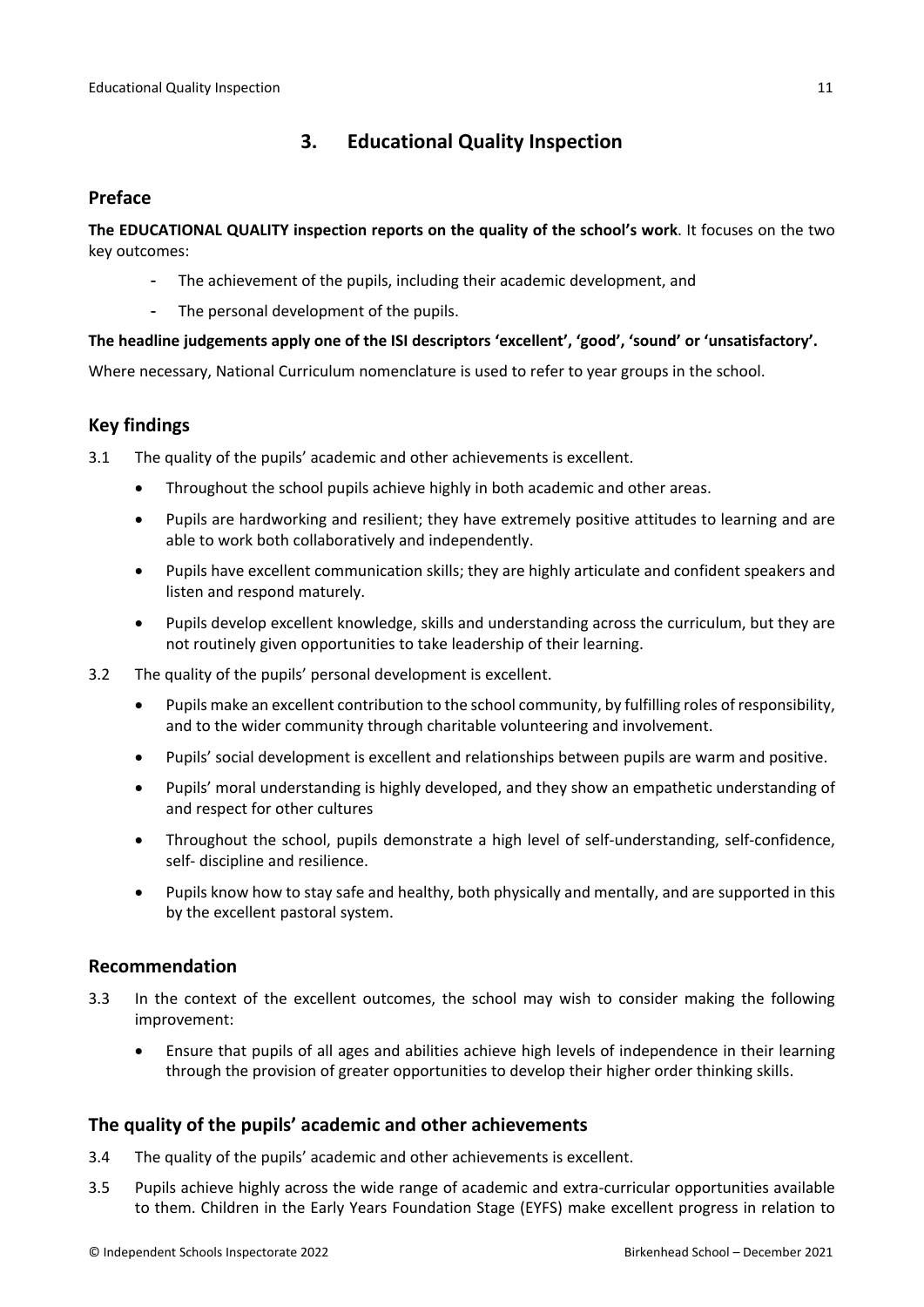their age and development, so that by the end of Reception, the majority are attaining well above national age-related expectations. Achievement in public examinations has been consistently high for the last three years. In 2019 well over half of GCSE examinations sat were awarded top grades, with nearly half of A-level examinations graded A or A\*. Centre-assessed grades in 2020 and teacherassessed grades in 2021 maintained the upward trend of recent years. Pupils with SEND and those for whom English is an additional language make equally good progress. They are aided in their learning by specialist support if needed which ensures that pupils understand how to structure their own learning and so fulfil their potential. Many of the sixth form study for the Extended Project Qualification (EPQ) and in the last three years nearly all obtained the highest grade. Most pupils proceed to university, with many gaining places at universities with very selective entry requirements.

- 3.6 Data provided by the school shows that, overall, pupils make excellent progress from entry to A-level. This correlates with the excellent progress seen during lessons; for example, in a sixth-form physics lesson pupils swiftly assimilated the concept of fission and were able to explain how the moderator and coolant work in a nuclear reactor, while in a music lesson younger pupils showed an excellent understanding of musical structure and could reproduce chords on their ukuleles. Pupils are aided in their learning by well-planned teaching, which encompasses a variety of techniques and is tailored to the needs of the pupils. The most able pupils are provided with suitable challenge via a range of academic clubs and societies, although challenge is less prevalent in lessons where learning can be overly teacher led. As a result, progress in some lessons is not as rapid as it could be, and pupils do not develop their higher-order thinking skills as fully as they might. Pupils' progress during the most recent COVID-19 restrictions has been extremely good due to the excellence of the school's provision for remote learning. In the pre-inspection questionnaires, most parents agreed that the school benefits from strong governance, leadership and management which contributes to the success of the pupils by creating an ethos which supports and encourages pupils and staff in the pursuit of excellence. Most parents commented that they are very pleased with the range of subjects and extra-curricular activities provided and agreed that the school and teaching enable pupils to learn and make good progress. Most pupils agree that teachers are supportive and help them learn.
- 3.7 Pupils' excellent knowledge, skills and understanding are reflected in their achievements across the curriculum. In the EYFS children make excellent progress in blending letters to form simple words and are able to apply these in sentences. Pupils show a good understanding of their previous learning and are encouraged to apply this knowledge to new situations. In the prep school pupils developed their basketball shooting skills quickly as they built upon previous learning, while in a sixth-form art lesson pupils expertly created clay busts taking the story of Medusa as their inspiration. The rate of pupils' progress is enhanced throughout the school by tracking and monitoring systems that enable teachers to tailor teaching and tasks to individual needs. Most pupils say they value the support and encouragement given by their teachers and believe this helps them to become better learners and know how to improve in their work.
- 3.8 Pupils have excellent communication skills. They read well and are assisted in this by regular library lessons during which they are encouraged to read fiction. Pupils are confident and articulate speakers, listen well and write fluently in a range of styles. Reception children have a good understanding of the sounds letters make and their writing and speaking skills develop rapidly as they grow in confidence and maturity. As they progress through the school, pupils write with increasing fluency and sophistication. Younger prep pupils display very good extended writing skills with excellent use of adjectives, while older pupils demonstrated their ability to write for different purposes including writing letters, biographies and non-chronological reports. Sixth-form pupils demonstrated an excellent command of literary devices when analysing a Latin text or when discussing TS Eliot's use of characterisation. Pupils enjoy debating at school and participate successfully in regional and national debating competitions. Pupils use technical language fluently in all subjects, as was observed in a sixth-form business studies lesson where pupils could select and use correct terms to explain the advantages and disadvantages of succession planning.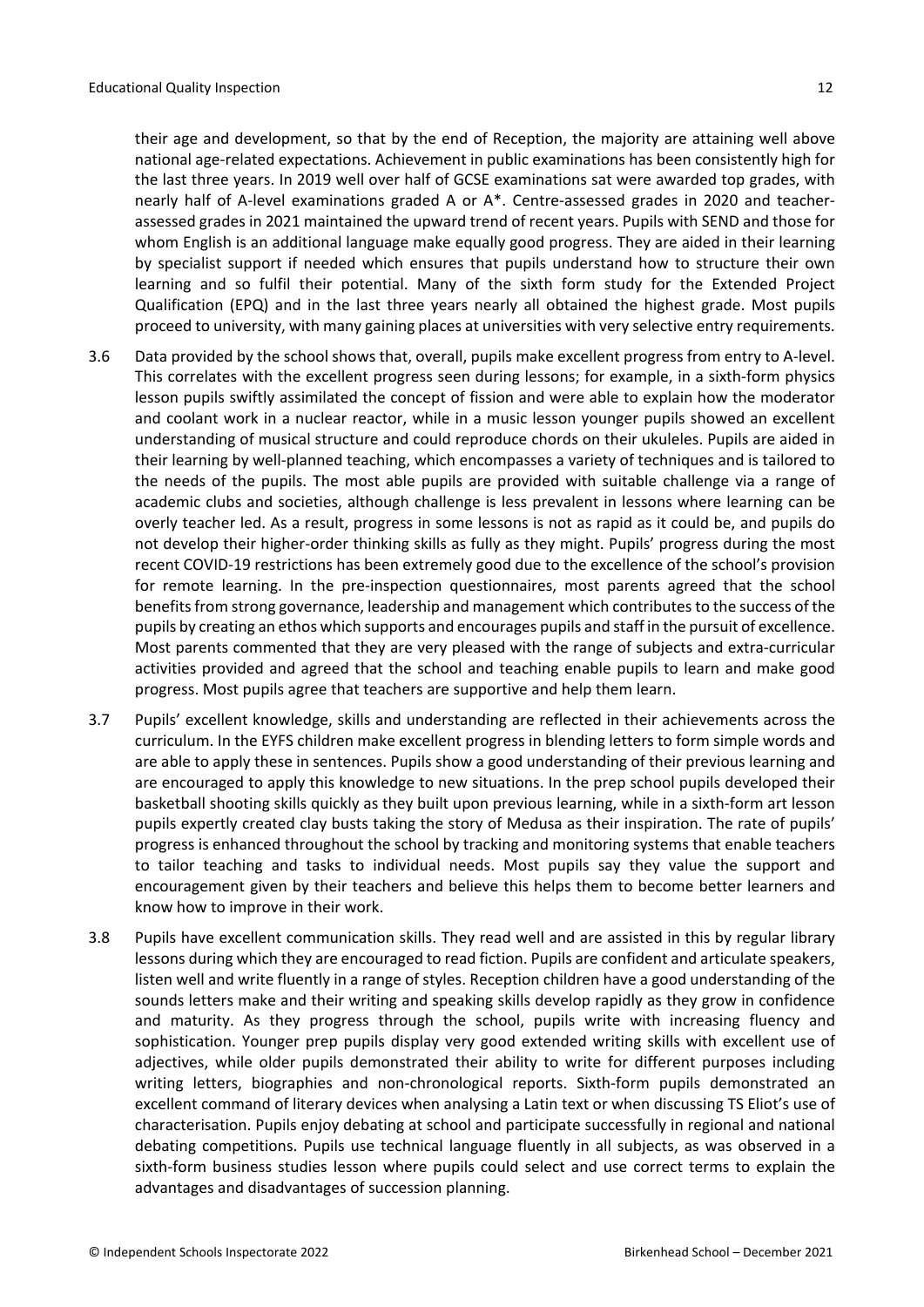- 3.9 Pupils are very competent mathematicians. Children in the EYFS can count with confidence beyond 10 and can add and subtract and recognise written numbers. Pre-prep pupils could use a number line effectively to add and subtract, while prep pupils apply their previous knowledge to complex problemsolving involving angles. In a sixth-form further mathematics lesson, pupils were able to very accurately and swiftly apply their understanding of exponential modelling when calculating the rate of depreciation of a car. Pupils benefit from an appropriately high degree of challenge in the majority of teaching which stretches and develops their mathematical thinking. However, in some lessons tightly controlled teacher led activities limited the rate of progress for some. More able mathematicians compete with success in national mathematics and science competitions. Pupils are comfortable using their skills across a wide range of other subjects. For example, sixth form chemists handled complex equations with ease while pupils studying GCSE physical education (P) could draw accurate graphs showing the rate of acceleration of long jumpers on their run up.
- 3.10 Pupils of all ages competently use a broad range of Information Communication Technology (ICT) skills. For instance, Pre-prep pupils could confidently use a data handling programme to design a zoo, while older pupils showed complete command of a programme while designing a badge for the school ski trip. There is some use of ICT in other subjects such as GSCE pupils employing a sophisticated programme to develop their biomimicry projects, while in a music lesson sixth formers made excellent use of a specialist programme to investigate cadence progression and apply it to their own compositions.
- 3.11 The development of pupils' study skills is variable throughout the school. In most teaching, well chosen, challenging tasks and probing questions, informed by strong subject knowledge, encourages pupils to think deeply about issues. For example, young prep school pupils successfully gathered information from a range of sources in their study of the solar system. Older pupils showed an excellent understanding of characterisation in theirstudy of *The Boy in Striped Pyjamas* and sixth form pupils exhibited advanced skills of analysis when studying a passage of Virgil's *Aeneid*. However, work is often too closely directed either by the teacher or through reliance upon insufficiently challenging worksheets and this restricts pupils' opportunities to take leadership of their learning and to develop their higher order thinking skills including research, reasoning, and analysing data.
- 3.12 Pupils achieve highly in a range of creative and physical pursuits and are supported in their achievements by the wide-ranging extra-curricular programme. Musical groups perform at a high level both within school and beyond, most notably in the Chapel Choir. Pupils are successful in individual external music examinations, including winning places in national youth choirs and orchestras. Many pupils enjoy considerable success in speech and drama exams and in school plays. Imaginative and creative art and photography is displayed throughout the school. School sports teams of all ages are highly successful in a wide range of local and national competitions, and exceptionally talented pupils represent national, regional and county teams in a range of sports, including hockey, rugby and netball. Pupils enjoy participating in the gold CREST award and have enjoyed much success in recent years. Pupils successfully complete The Duke of Edinburgh's Award (DofE) scheme at bronze, silver and gold levels.
- 3.13 Pupils' attitudesto learning are excellent. They are enthusiastic and ambitiouslearners, with a tangible desire to succeed. Children in the early years display excellent listening skills and patiently take turns at answering questions. In a maths lesson young senior school pupils were fully focused and worked well with their group to extend their knowledge of number pyramids. Pupils challenge each other's ideas in a constructive way, whilst being highly supportive and respectful of each other's views. This was seen throughout the school with children in the Reception year eager to put forward their ideas and to listen to the ideas of others. In drama rehearsal pupils were highly supportive of each other and very respectful when watching others work. The majority of work is neatly presented and kept in a very orderly manner, clearly labelled and divided into different sections of the syllabus.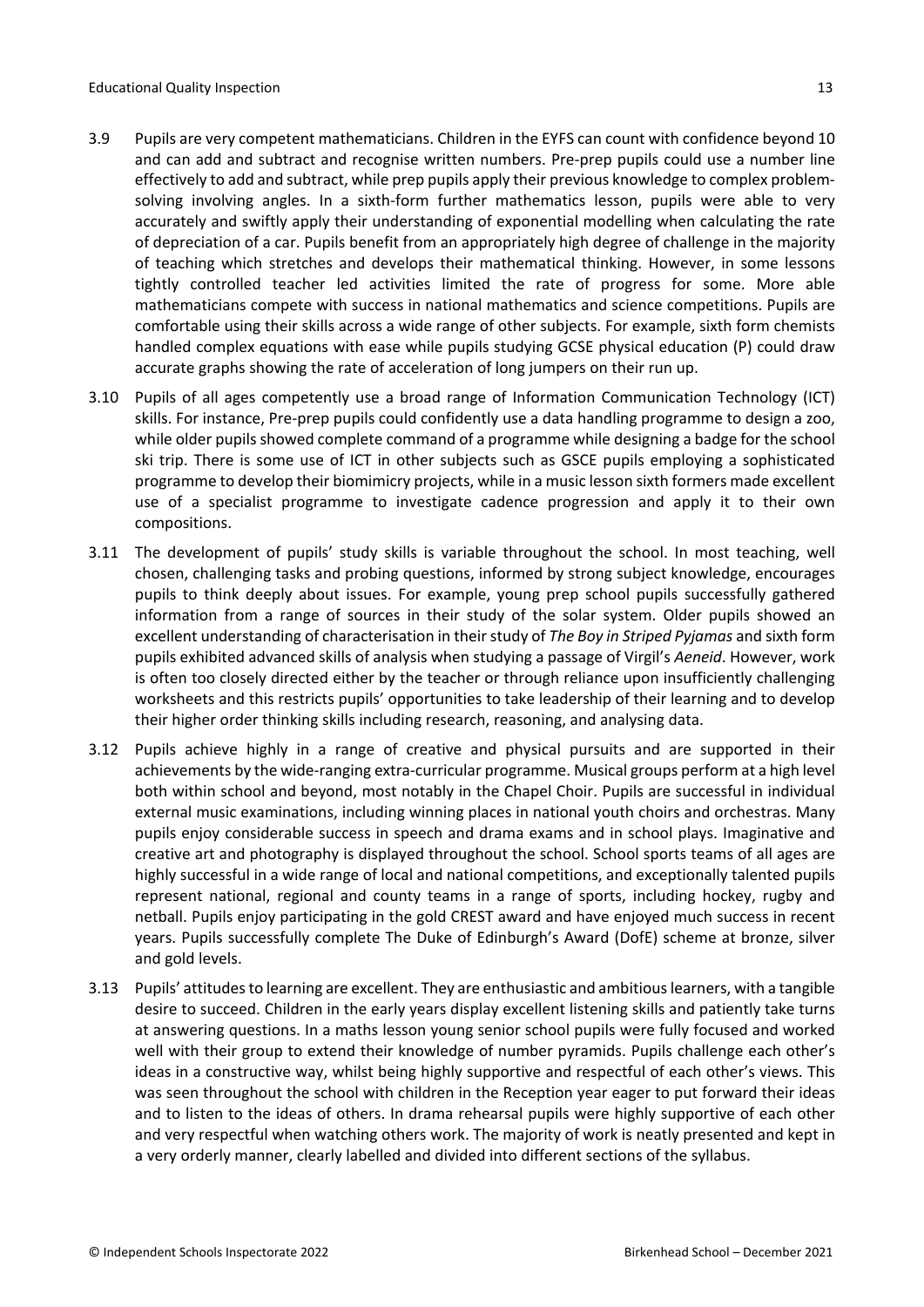### <span id="page-13-0"></span>**The quality of the pupils' personal development**

- 3.14 The quality of the pupils' personal development is excellent.
- 3.15 Pupils demonstrate high levels of confidence, self-discipline and resilience. Teaching supports pupils' personal development extremely well through the excellent pastoral care systems that operate throughout the school. This is recognised by parents, most of whom agreed in the questionnaires that the school helps their children to be confident and independent. From EYFS onwards children are encouraged to be resilient in their learning as they are guided through increasingly challenging curricular and extra-curricular activities. The school's ethos of encouragement and praise enables pupils to have the confidence to try something without fear of failure because making errors is seen as part of the learning process. All pupils have an excellent understanding of how to improve their own learning, and are aided in this by teachers who support pupils and agree targets for academic progress and self-management. The school shares assessment data and predicted grades with pupils who then assess their own performance and identify areas where they can improve.
- 3.16 Pupils of all ages make sensible and thoughtful decisions and appreciate how these decisions can affect their futures. The youngest pupils decide what direction their learning and play will take by following their imagination and curiosity in selecting their own choice of activity and resource, such as when children in the early years selected the stencil they wanted to draw round and decorate. As they grow through the school, pupils' decision-making skills develop in an age-appropriate way asthey select for themselves which activities or subject clinics to attend, which subjects to study and possible career paths.
- 3.17 Pupils develop good spiritual awareness as they move through the school. They are supported in their spiritual development by a strong religious education and personal, social and health education (PSHE) programme, and regular assemblies. The Chapel choir sings Evensong every Sunday in term time and pupils say that listening to them sing provides 'goosebumps' moments. There are regular prayer meetings led by the school chaplain and pupils discuss maturely and with perception philosophical ideas such as hope. In a prep school assembly pupils listened respectfully to a reading from the bible about the nativity and all joined in the school prayer. Pupils have a good knowledge of the world's major religions and consider philosophical and ethical concepts, such as when pupils studying for GCSEs discussed with deep understanding the importance of the Eucharist to the Christian faith and the schisms that result from different views. Pupils of all ages demonstrate an appreciation of nonmaterial things such as young prep school pupils describing that what they valued most at Christmas was being with family. Pupils deepen their appreciation of the non-material from the inspiring artwork around school, and the frequent musical concerts, and drama productions. From an early age pupils demonstrate a mature understanding of the value of looking after their environment, with children in the early years appreciating their woodland areas, and older pupils keen to reduce waste in school and increase recycling.
- 3.18 Pupils are highly self-disciplined, and their personal development is characterised by excellent standards of behaviour and respect, both for each other and for staff. Pupils say that there are very few relationship issues between pupils, but when they do arise the school's effective support systems help them to resolve them. Pupils develop strong relationships derived from the ethos of the school which is based on mutual respect, and this is demonstrated in the relationships observed between pupils of different ages, as seen in chess club where sixth formers patiently explained the rules to younger pupils. Pupils have a clear understanding of right and wrong and take responsibility for their own behaviour. Almost all pupils and most parents agreed that the school actively promotes and expects good behaviour. Pupils are polite and well-mannered; they support and understand the school rules and are supported in this by the clear behaviour policy which is implemented consistently. The development of their moral values begins in the Nursery where children learn to understand school and class rules, share, take turns and are polite to staff and each other. Moral issues are considered intelligently. For example when junior pupils discussed the subject of peer pressure and the importance of resisting attempts to lead them astray.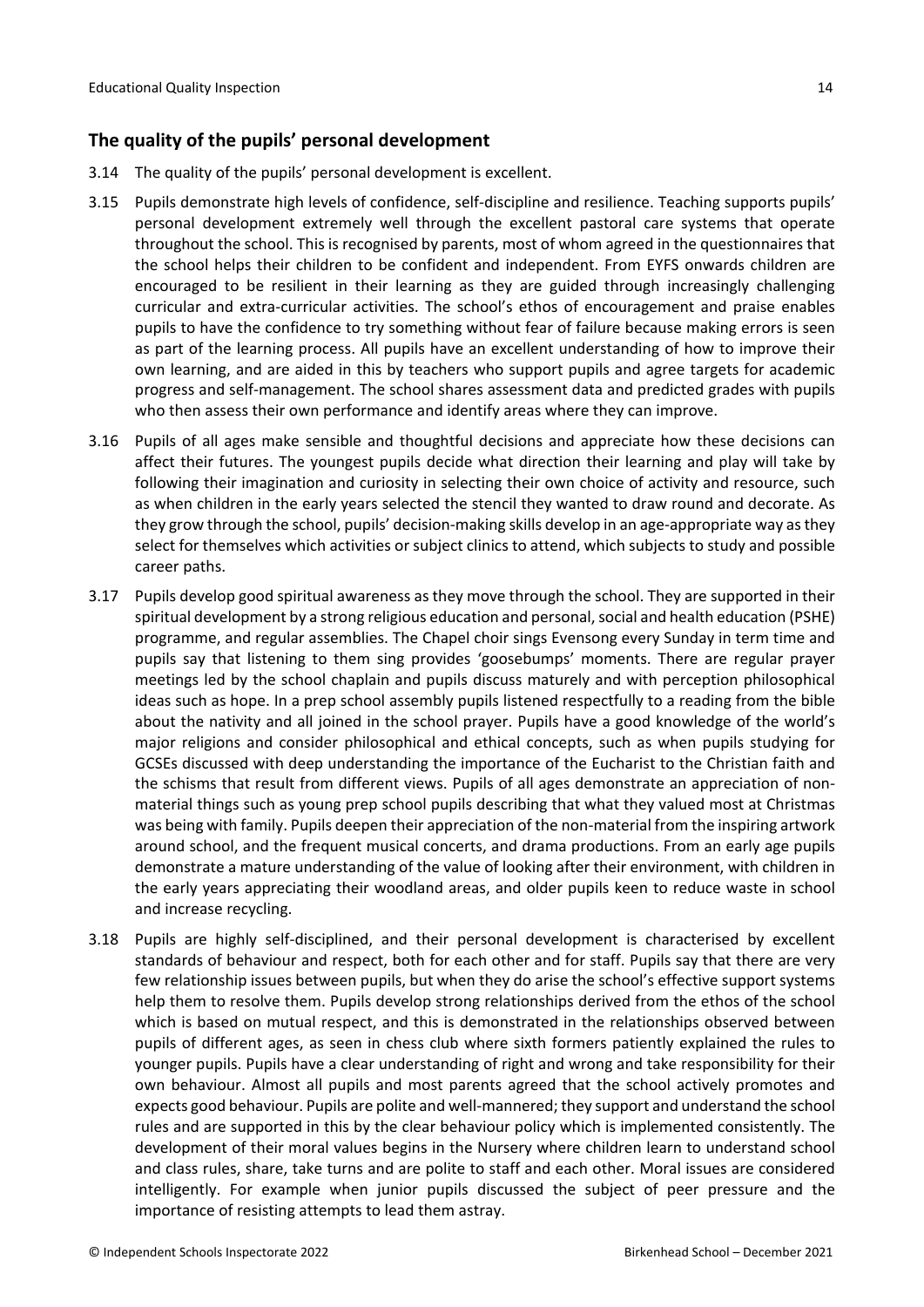- 3.19 Pupils enjoy taking on roles and responsibilities and make a very positive contribution to the school community in doing so. From the youngest age, the children respond well when encouraged to think of others. Pupils enjoy the responsibility of contributing to the school council to influence their and other pupils' lives in school. They willingly volunteer for a wide range of practical roles within the school, including prefects, mentors of younger pupils, co-ordinators for charity work, and sports captains. Sports Leaders develop strong leadership skills devising and leading movement activities for Reception-aged children. Pupils show a mature understanding of how they can help those less fortunate than themselves. For example by raising funds and providing practical support for a range of charities, such as when each form purchases a Christmas tree which, along with a bag of decorations and food, is donated to economically disadvantaged local families.
- 3.20 Pupils' social awareness is excellent, reflecting the emphasis the school places on respect and responsibility, and this helps to create an extremely harmonious community. They co-operate well in every aspect of school life, both in lessons and elsewhere. For example, older prep pupils read to younger children on a weekly basis. Pupils of all ages play happily together at break times. They acquire excellent social skills through the many opportunities the school provides to engage with others in joint ventures, such as the house drama productions in which older pupils socialise and work well with younger pupils. They collaborate effectively to achieve common goals, such as when completing DofE expeditions. In interviews, pupils spoke of a caring, supportive and happy community in which they show real, genuine concern for each other. Most parents agree that the school helps their children become confident and independent and develop strong teamwork and social skills.
- 3.21 Pupils have an excellent understanding of cultural diversity and awareness of individual differences. They treat one another with kindness and consideration within a community that is calm, convivial and inclusive. Pupils commented upon how quickly new pupils are assimilated into the school community due to the open and welcoming atmosphere. Most parents and a large majority of pupils felt that the school encourages a culture of respect and tolerance. Inspection evidence shows the successful outcome of this encouragement. For example, by the provision of a Muslim prayer room and the cordial manner in which pupils discuss differences in their faith with each other. Pupils show a thorough knowledge of fundamental British values, which are developed through a comprehensive PSHE programme. In a discussion, pupils in the prep school showed an excellent understanding of what diversity, inclusion, empathy and respect mean and were vociferousin their insistence that there is no place for discrimination or racism in their school.
- 3.22 All pupils show a good understanding of healthy living, although a few parents and a small minority of pupils commented in the questionnaire that the school did not encourage pupils to follow a healthy lifestyle. Inspectors found that pupils benefit from provision of nutritious and healthy food in school, and the many opportunities for exercise. The youngest children understand the importance of washing hands and eating healthy food, and about how their body might feel after exercise. Discussions with pupils reveal that they are aware of the importance of good nutrition and value the fresh fruit and vegetables available at mealtimes. Pupils appreciate the importance of physical fitness and make good use of the numerous outdoor play facilities as well as the more formal sports programme. Pupils acquire skills to manage stress and maintain positive mental health, and they are well supported in this by school staff, many of whom are trained in mental health first aid. In RSE and PSHE lessons, older pupils learn to identify abusive or coercive relationships and so develop an understanding of keeping safe in later life. Most pupils said they understand how to stay safe online, and in interviews all could name a trusted adult they could talk to if they have any concerns.